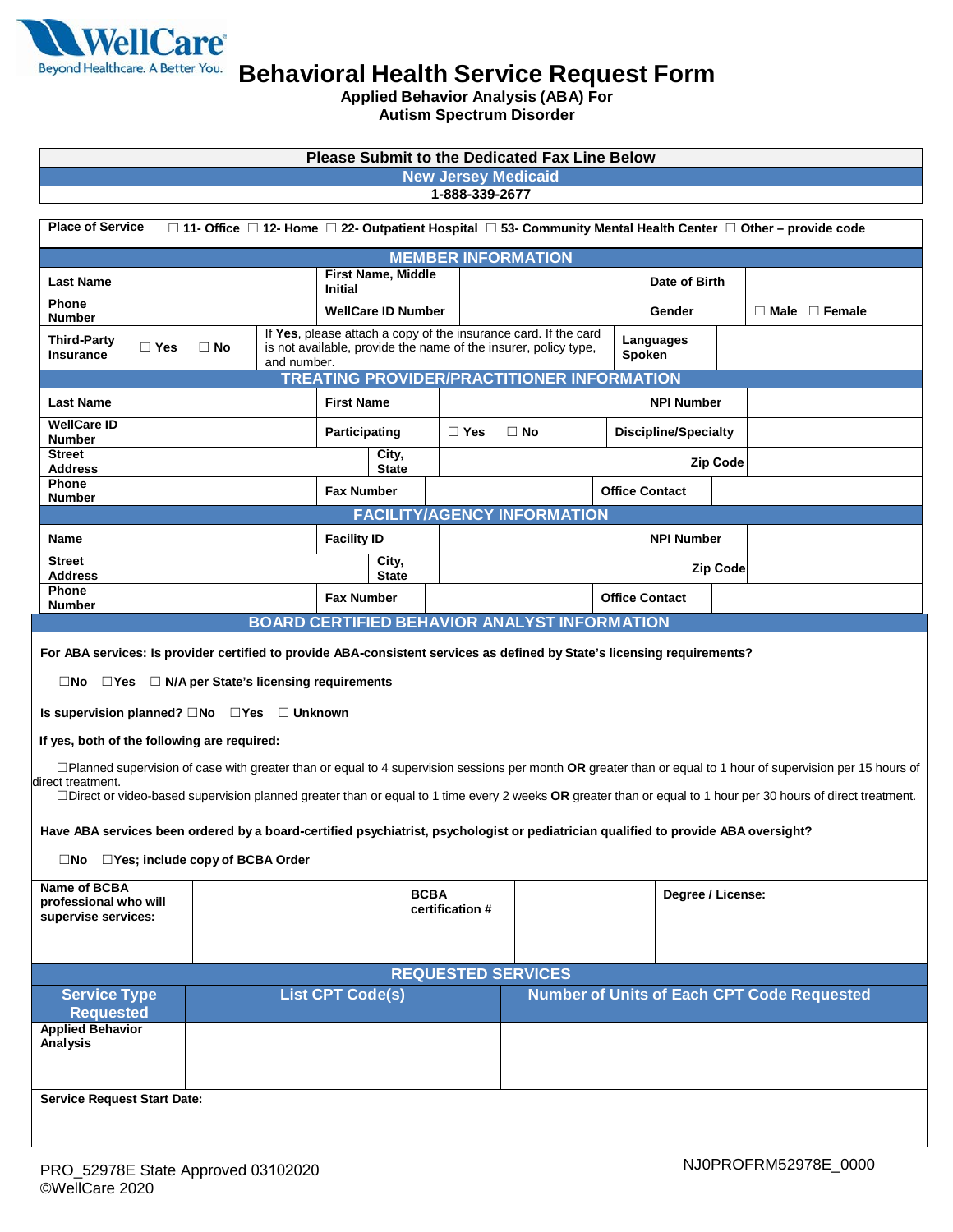

**Applied Behavior Analysis (ABA) For Autism Spectrum Disorder**

| <b>DIAGNOSIS</b>                                                                                                                                    |                                                                                                                                                                                                                                                                       |                                                                                                                                                                                                                                                                                                                                                                                                                                                                                                                 |  |  |  |  |  |  |
|-----------------------------------------------------------------------------------------------------------------------------------------------------|-----------------------------------------------------------------------------------------------------------------------------------------------------------------------------------------------------------------------------------------------------------------------|-----------------------------------------------------------------------------------------------------------------------------------------------------------------------------------------------------------------------------------------------------------------------------------------------------------------------------------------------------------------------------------------------------------------------------------------------------------------------------------------------------------------|--|--|--|--|--|--|
| The following are mandatory fields. ABA service requests will not be processed if the Diagnostic section is not fully completed                     |                                                                                                                                                                                                                                                                       |                                                                                                                                                                                                                                                                                                                                                                                                                                                                                                                 |  |  |  |  |  |  |
| <b>Diagnosis</b><br><b>Information</b>                                                                                                              | When was the Autism Spectrum diagnosis established?<br>Date:                                                                                                                                                                                                          | By whom?(include full name and credentials)                                                                                                                                                                                                                                                                                                                                                                                                                                                                     |  |  |  |  |  |  |
| <b>Assessment</b><br><b>Information</b>                                                                                                             | When did the most recent assessment occur?                                                                                                                                                                                                                            | Current IQ level:                                                                                                                                                                                                                                                                                                                                                                                                                                                                                               |  |  |  |  |  |  |
| <b>DSM or ICD</b><br><b>Diagnosis</b>                                                                                                               | Autism Spectrum Disorder<br>$\Box$ With or without accompanying intellectual impairment<br>$\Box$ With or without accompanying language impairment<br>$\Box$ Associated with a known medical or genetic condition or<br>environmental factor<br>$\Box$ With catatonia | Members who are < 18 years old must have a diagnosis of one of<br>the following:<br>Autism Spectrum Disorder (Level 1, Level 2, or Level 3)<br>$\bullet$<br>Social (Pragmatic) Communication Disorder<br>Or, a previous DSM IV diagnosis of one of the following:<br>Asperger's Disorder (Asperger Syndrome)<br>$\circ$<br>Pervasive Developmental Disorder, not<br>$\circ$<br>otherwise specified<br><b>Childhood Disintegrative Disorder (CDD)</b><br>$\circ$<br>Rett's Disorder (Rett's Syndrome)<br>$\circ$ |  |  |  |  |  |  |
|                                                                                                                                                     | Primary                                                                                                                                                                                                                                                               | <b>Psychosocial Barrier if applicable:</b>                                                                                                                                                                                                                                                                                                                                                                                                                                                                      |  |  |  |  |  |  |
|                                                                                                                                                     | Secondary                                                                                                                                                                                                                                                             | <b>Co-Occurring Diagnosis if applicable:</b>                                                                                                                                                                                                                                                                                                                                                                                                                                                                    |  |  |  |  |  |  |
|                                                                                                                                                     | <b>Medical</b>                                                                                                                                                                                                                                                        |                                                                                                                                                                                                                                                                                                                                                                                                                                                                                                                 |  |  |  |  |  |  |
|                                                                                                                                                     |                                                                                                                                                                                                                                                                       | RATIONALE FOR REQUEST AND TREATMENT HISTORY                                                                                                                                                                                                                                                                                                                                                                                                                                                                     |  |  |  |  |  |  |
|                                                                                                                                                     | Summary of function capacities and areas of impairment                                                                                                                                                                                                                |                                                                                                                                                                                                                                                                                                                                                                                                                                                                                                                 |  |  |  |  |  |  |
|                                                                                                                                                     |                                                                                                                                                                                                                                                                       |                                                                                                                                                                                                                                                                                                                                                                                                                                                                                                                 |  |  |  |  |  |  |
|                                                                                                                                                     | Assessment and clinical tool(s) used for diagnosis (i.e., BLA, Preference Assessment, FBA, ABLL S-R, VB-MAPP)                                                                                                                                                         |                                                                                                                                                                                                                                                                                                                                                                                                                                                                                                                 |  |  |  |  |  |  |
|                                                                                                                                                     |                                                                                                                                                                                                                                                                       |                                                                                                                                                                                                                                                                                                                                                                                                                                                                                                                 |  |  |  |  |  |  |
| Biopsychosocial summary including household members, environmental factors and medical issues, current educational situation and<br>school services |                                                                                                                                                                                                                                                                       |                                                                                                                                                                                                                                                                                                                                                                                                                                                                                                                 |  |  |  |  |  |  |
|                                                                                                                                                     |                                                                                                                                                                                                                                                                       |                                                                                                                                                                                                                                                                                                                                                                                                                                                                                                                 |  |  |  |  |  |  |
|                                                                                                                                                     | What type of treatment components will be provided?                                                                                                                                                                                                                   |                                                                                                                                                                                                                                                                                                                                                                                                                                                                                                                 |  |  |  |  |  |  |
|                                                                                                                                                     |                                                                                                                                                                                                                                                                       |                                                                                                                                                                                                                                                                                                                                                                                                                                                                                                                 |  |  |  |  |  |  |
| <b>Current Psychotropic Medications (if applicable):</b>                                                                                            |                                                                                                                                                                                                                                                                       |                                                                                                                                                                                                                                                                                                                                                                                                                                                                                                                 |  |  |  |  |  |  |
|                                                                                                                                                     | <b>Medication Name</b>                                                                                                                                                                                                                                                | Dosage:                                                                                                                                                                                                                                                                                                                                                                                                                                                                                                         |  |  |  |  |  |  |
|                                                                                                                                                     |                                                                                                                                                                                                                                                                       |                                                                                                                                                                                                                                                                                                                                                                                                                                                                                                                 |  |  |  |  |  |  |
|                                                                                                                                                     |                                                                                                                                                                                                                                                                       |                                                                                                                                                                                                                                                                                                                                                                                                                                                                                                                 |  |  |  |  |  |  |
|                                                                                                                                                     |                                                                                                                                                                                                                                                                       |                                                                                                                                                                                                                                                                                                                                                                                                                                                                                                                 |  |  |  |  |  |  |
|                                                                                                                                                     |                                                                                                                                                                                                                                                                       |                                                                                                                                                                                                                                                                                                                                                                                                                                                                                                                 |  |  |  |  |  |  |
|                                                                                                                                                     |                                                                                                                                                                                                                                                                       |                                                                                                                                                                                                                                                                                                                                                                                                                                                                                                                 |  |  |  |  |  |  |
| Please explain the current treatment modalities and services in place:                                                                              |                                                                                                                                                                                                                                                                       |                                                                                                                                                                                                                                                                                                                                                                                                                                                                                                                 |  |  |  |  |  |  |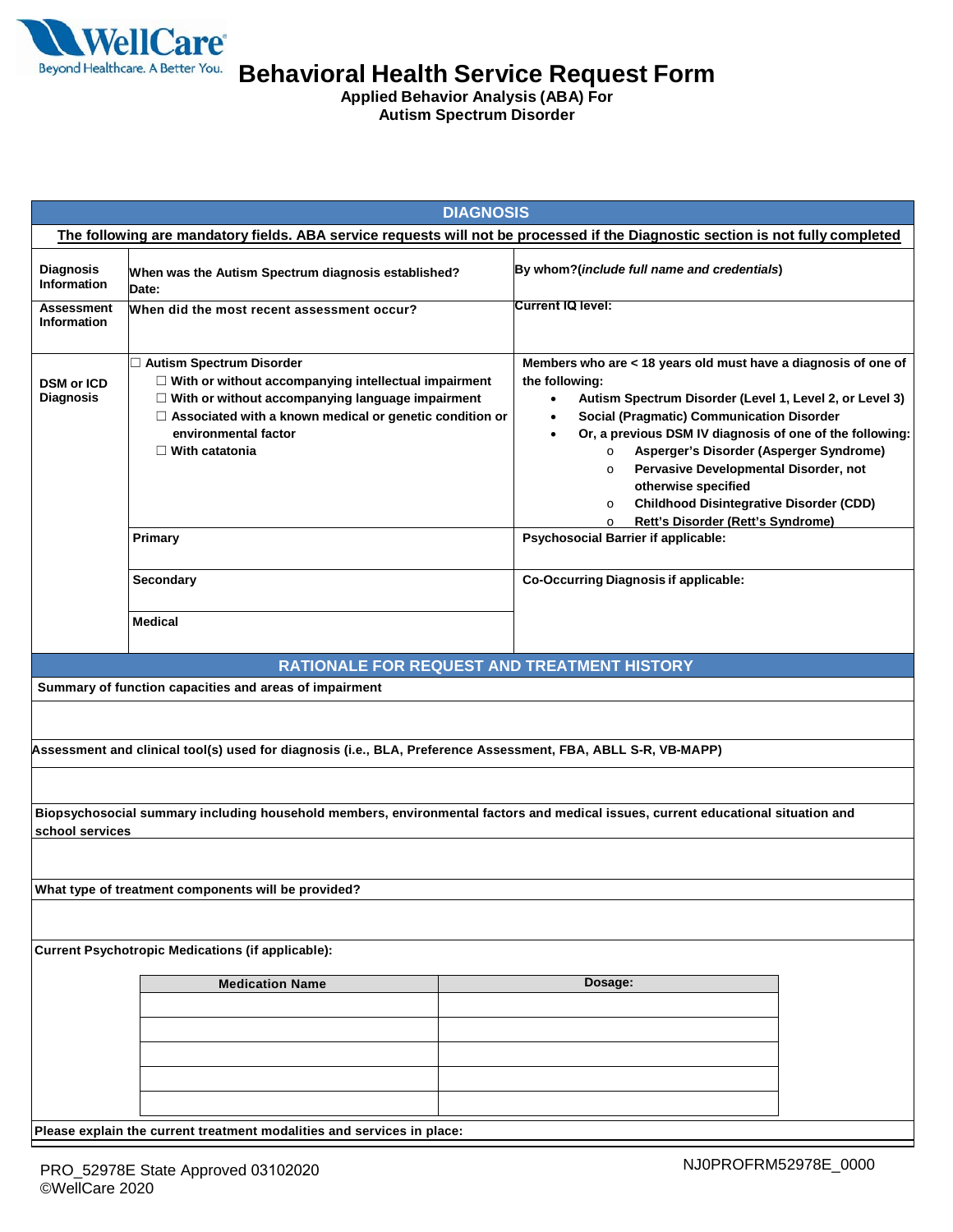

 **Applied Behavior Analysis (ABA) For Autism Spectrum Disorder**

 **Is the member in school?** 

 ☐**Enrolled in school** ☐**Enrolled in preschool** ☐**Enrolled in early intervention program Unknown**  ☐ ☐**Is not enrolled in school, preschool, or early intervention program** 

**School attendance:** ☐**Attends full days** ☐**Attends half days** ☐**Unknown** 

| <b>TREATMENT PLAN</b>                                                                                                                                                       |                                                     |  |  |  |
|-----------------------------------------------------------------------------------------------------------------------------------------------------------------------------|-----------------------------------------------------|--|--|--|
| <b>Area of Concern #1</b>                                                                                                                                                   | Attach baseline level data for each area of concern |  |  |  |
| <b>Behavior/Deficit to Decrease</b>                                                                                                                                         |                                                     |  |  |  |
| <b>Behavior/Skill to Increase</b>                                                                                                                                           |                                                     |  |  |  |
| Methods to be used                                                                                                                                                          |                                                     |  |  |  |
| Goals and skills of parent/guardian                                                                                                                                         |                                                     |  |  |  |
| Objective criteria for attainment<br>of goal                                                                                                                                |                                                     |  |  |  |
| Target date for introduction of<br>goal                                                                                                                                     |                                                     |  |  |  |
| Attainment date of goal                                                                                                                                                     |                                                     |  |  |  |
| Care coordination needs                                                                                                                                                     |                                                     |  |  |  |
| Interventions emphasizing<br>generalization of skills and focus on<br>the development of spontaneous<br>social communication, adaptive<br>skills, and appropriate behaviors |                                                     |  |  |  |